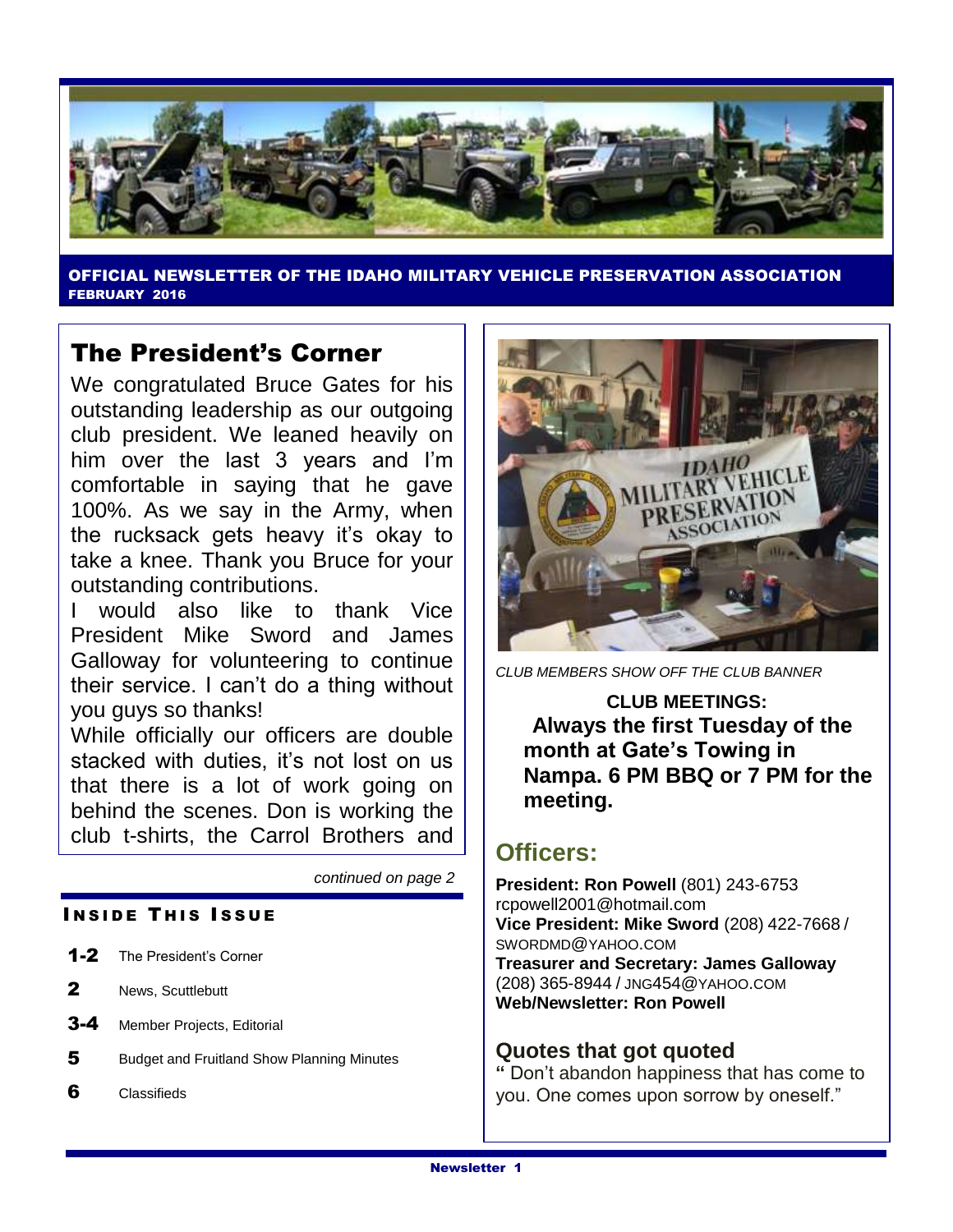Alex Gordon are planning the June Show in Fruitland, and Alex continues to maintain the club social roster and keep us informed on events.

Roy stepped up and attended a lot of events last year with very short notice after we made some commitments and got a little stretched. There are many more examples of how much our club members do. Quite frankly I'm impressed, inspired, and humbled to be asked to serve you.

This month we reviewed the budget and conducted a Fruitland Show Planning Meeting. We need your participation, so let us know if you can help.

I've asked for input from you on how to proceed over the next year, and will continue to do so. Email or call me anytime. Bruce has set a high bar to follow but that's okay. We are going to have a GREAT year!

**By Ron P** ❖

# **Club Minutes**

### -By Alex Gordon

The January meeting of the IMVPA was held with 20 members in attendance for the meal. business and board elections. Bruce Gates was not interested in another term, so the torch for Pres. was to Ron Powell.

Vice Pres was Mike Sword and Treasurer was again Jim Galloway. When it came to interest in the Secretary, no hands went up, so Alex nominated Jim Galloway as Secretary and Treasurer and all positions were nominated seconded and voted on with glee. All passed with no members to the contrary. We talked about Motor Fest and may not be in attendance. A motion was made by Barry McCahill to extend a vote of thanks to Bruce Gate for his service as Pres. and voted on to

award him a \$100 gift certificate for his wife and him at his favorite restaurant. Also it was mentioned that the Club flags and banners were to be stored at Gates towing for members to be able to find them and take to events.

# **Scuttlebutt:**

❖

- A great quote: "**The Game favors the bold**; **let's do it**". From a story in the November 2010 issue of Readers Digest. Retired 4 star General Hugh Shelton suffered an accident and he was paralyzed from the neck down. He was told he would never move again. After choosing a risky surgery and a year of excruciating physical therapy, he walked out of Walter Reed Army Hospital almost completely healed.

- Bruce Gates shared the following internet link. They are of high quality high resolution pictures of WW2. Amazing!

[http://pavel-](http://pavel-kosenko.livejournal.com/303194.html?thread=22669914)

[kosenko.livejournal.com/303194.html?thread=](http://pavel-kosenko.livejournal.com/303194.html?thread=22669914) [22669914](http://pavel-kosenko.livejournal.com/303194.html?thread=22669914)

Bruce shares the following link as well -.http://jeep-dodge-gmc.com

## Worth Quoting:

"There are two things in life to aim at. First, to get what you want, and, after that to enjoy it. Only the wisest of mankind achieves the second". –Logan Russell Smith (1805-1946) American Essayist

## **Once Read and worth repeating**

"Ride a wild horse against the sky, hold tight to his wings. Before you die, whatever else you leave undone, once ride a wild horse into the sun. –Hanna Kahn

# **Did you Know?!**

-The Great Raid on Cabanatuan POW camp took place in January, 1945. Check out the editorial.

-Have you looked at the IMVPA website lately? There are some changes so check 'em out!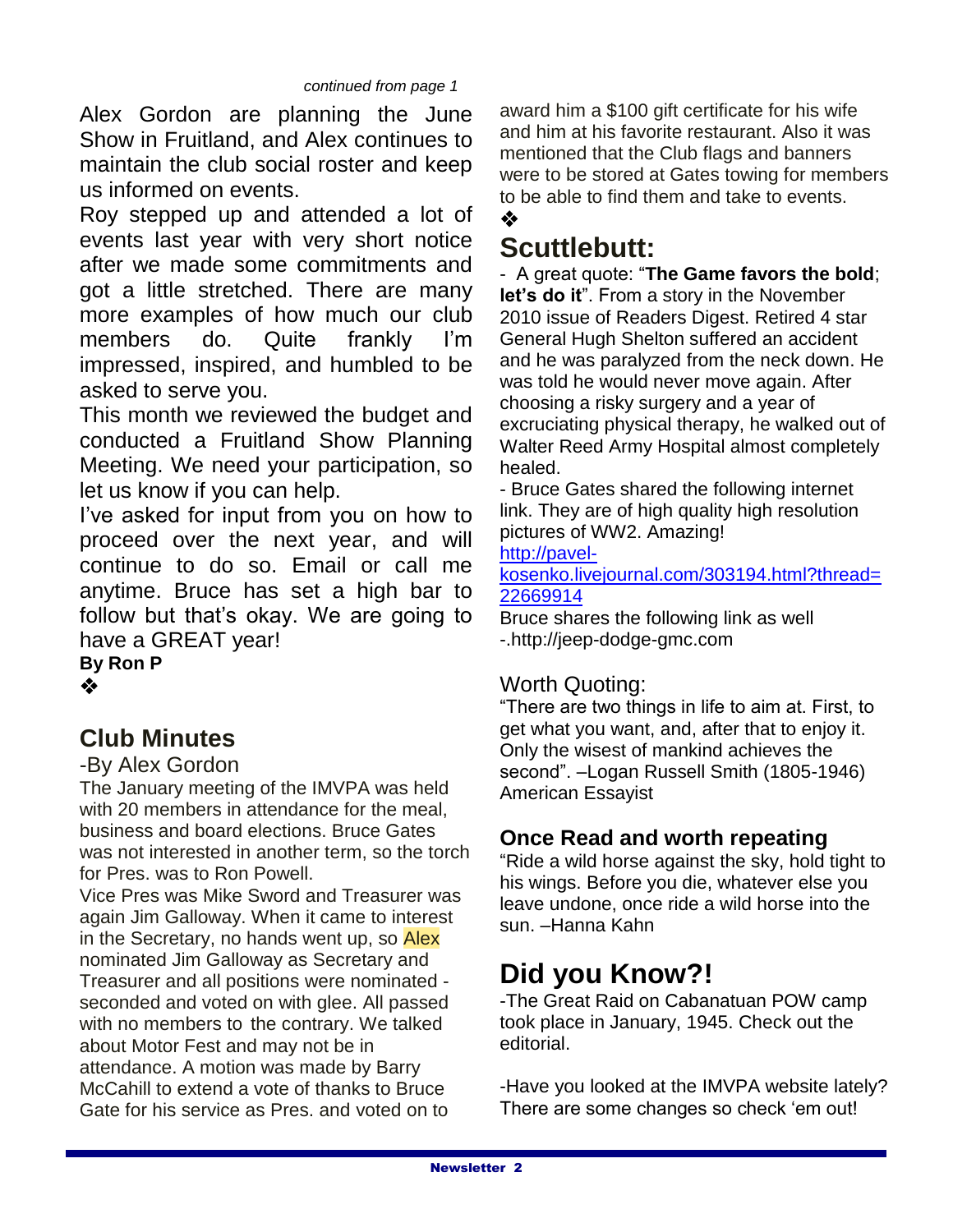# **Spy Photos**

**The best part of having the meetings at Bruce's place, beside the fact that its warm, there is food available (don't forget to donate!), tables and chairs, a restroom, uh oh well uh there are a lot of great reasons to have the meeting there! Well what I meant to say was Bruce always has something tantalizing sitting in the bay or just outside of the doors. In January we were treated to a look at his CCKW with a fresh paint job and wood work. Bruce hasn't given up any details on the restoration, but I can't help but wonder how many hours he had into it. Personally I liked it the way it was, and now I'd be afraid to see it dirty. In any case it sure looks magnificent!**



❖

## **EDITORIAL: Raid on Cabanatuan Prison By Ron P**

 **As I look around at our club vehicles, I notice that the vast majority, if not all of them have unit and bumper numbers on them. Behind every unit is a story, and I dare submit that every story needs to be told. I chose the Japanese theater of Operations for my GPW because that was my friend and mentor's unit in WW2. But I also recall hearing about the Imperial Japanese at a very young age. When I was a teenager I worked at a Chinese restaurant washing dishes and bussing tables. There was a lovely and delightful Phillipino lady who worked there, who treated me like a son. She told me once that as a little girl, her parents hid her in a rug when Japanese Soldiers came to search their village. Her parents told the officer that nothing was inside the rug. She remembers that the officer pulled his sword and stuck it repeatedly into the rug, missing her head by an inch. I guess the story hit close to home, and it sparked an interest in WW2 in general and the Pacific Theater in particular. Let me share with you then a good book and a "story" that happened at this time of year in 1945.**

 **It was at the end of January that the most successful raid in US history took place. The event was also known as "The Great Raid". US Army Rangers and Filipino Guerillas went 30 miles behind Japanese lines, intent on rescuing American (POW) prisoners of war being held there. It was expected that the Japanese would execute their POWs, and the mission was very high risk, as hundreds of thousands of Japanese were known to be in the area.**

 **After the Bataan Death March and the Battle of Corregidor, Japan held tens of thousands of allied prisoners in various camps. This camp was named after a nearby Phillipine town called Cabanatuan. Life for the POWs was hard, as they were starved, beaten, and forced to work. Tropical diseases ravaged the ranks, and the guards withheld adequate food and medicine. By 1945 most of the able bodied prisoners were moved**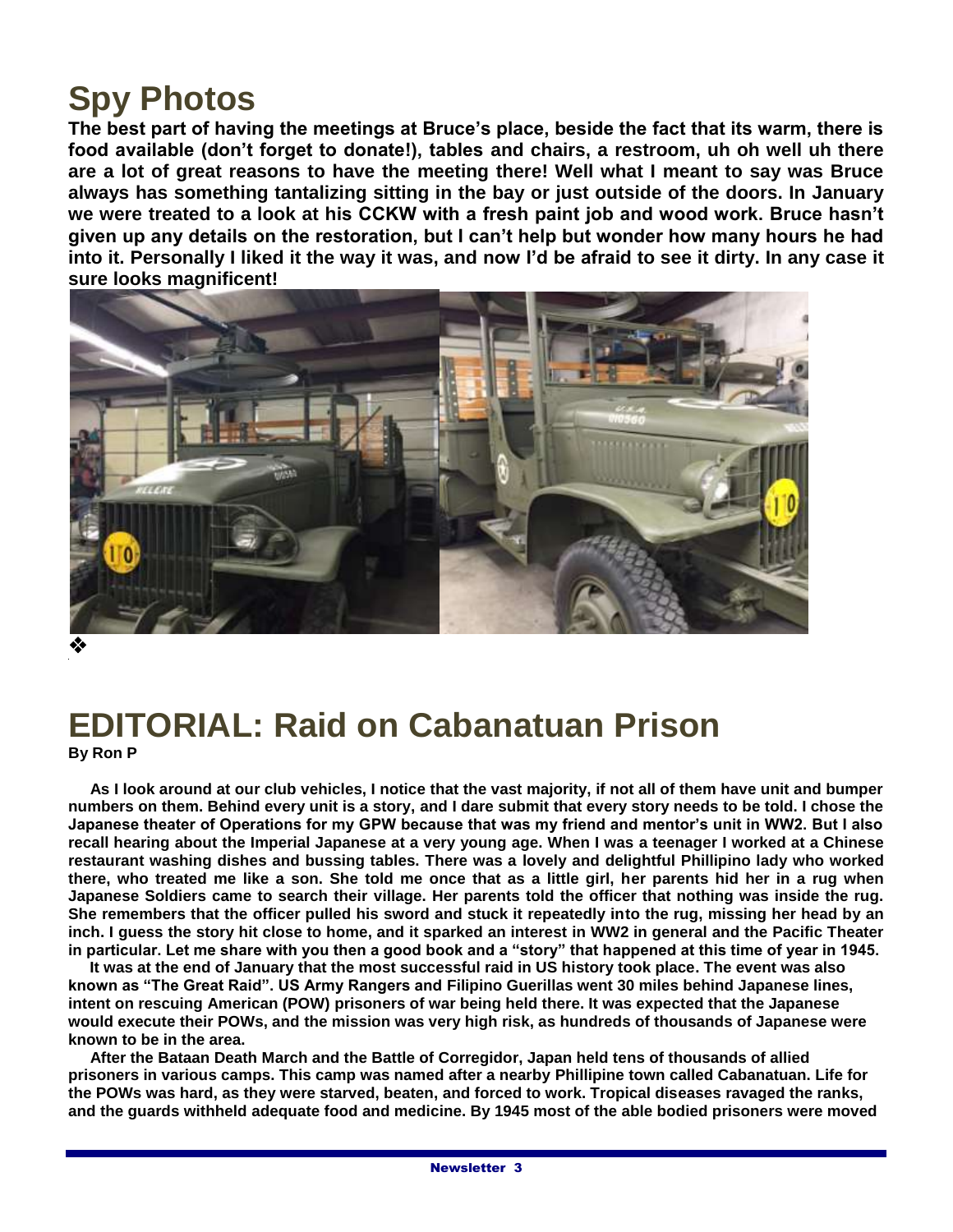**to Japan, leaving only about 500 ill and weakened POWs. At nearby Camp Palawan, the Japanese lured 150 captives into what they called air raid shelters, and proceeded to burn them to death. When word of these atrocities reached the US Army high command, it was decided they would attempt a rescue mission.**

 **The Ranger attack upon the prison was a complete success, and this raid became the textbook example for our Army doctrine. Rangers and Filipino Guerrillas rescued over 500 POWs and accounted for up to 800 Japanese killed(depending on the source), with a loss of 1 POW and 2 Rangers killed, and the loss of about 30 Filipino Guerilla servicemen.**

 **There are many good books on the subject of the raid. I recommend the book "Great Raid on Cabanatuan" by William Breuer. Coincidentally our family also recently watched the movie "The Great Raid", which was released in 2005 and I thought it was excellent. Like any movie however it barely scratched the surface of what the POWs had to endure.**

 **So what is the story behind your Military Vehicle and its bumper and unit numbers? Is there something there that holds special meaning? An inspirational story perhaps?**



**Sources: abmc.gov; "The Great Raid" by William Breuer; olive-drab.com** ❖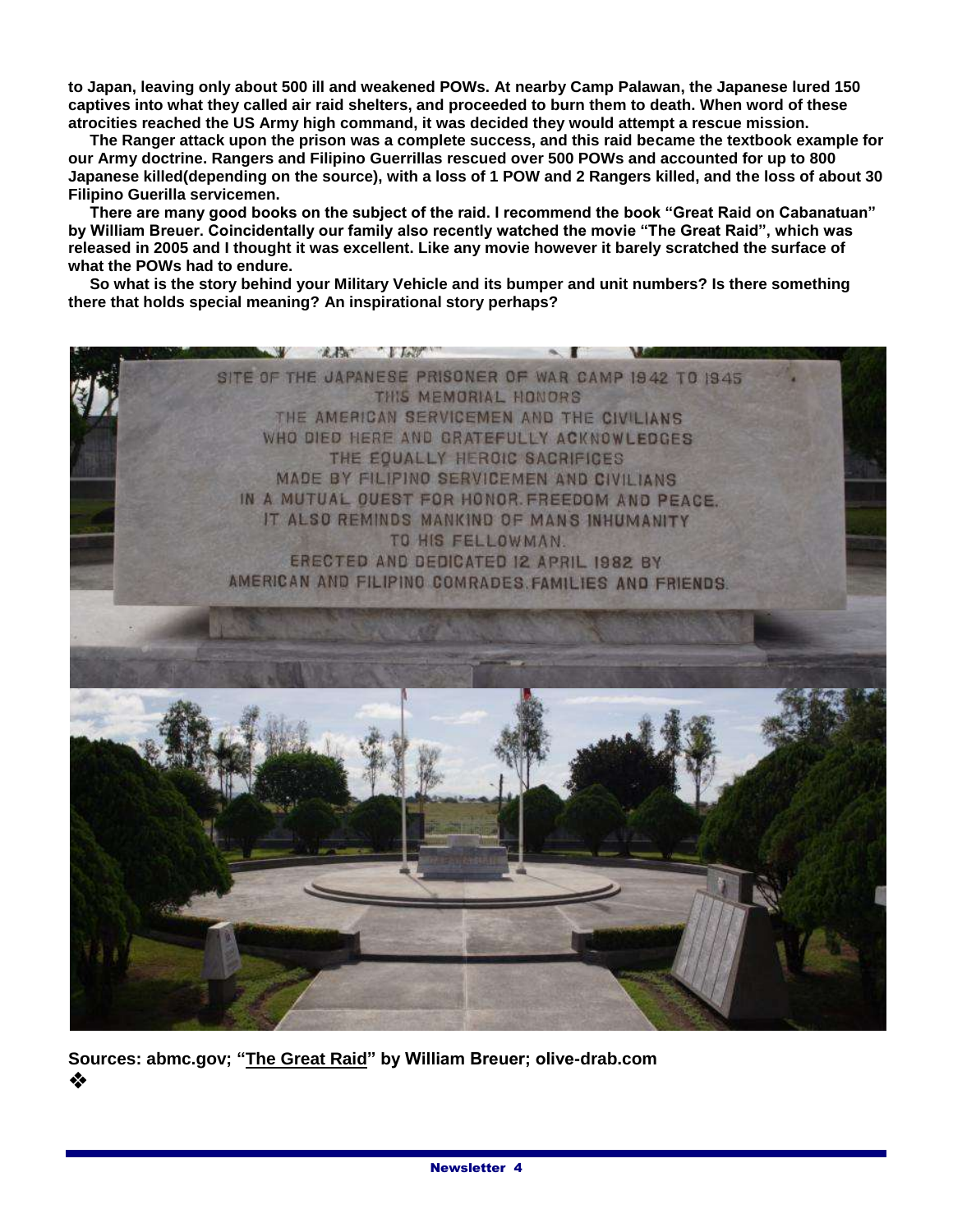# **Special Meeting Minutes**

### **Meeting Minutes Jan 26th , 2016. The meeting was held at Marie Calender's Restaurant Boise Idaho.**

Purpose: per club bylaws: budget was reviewed with change in leadership.

Purpose: conduct an inprogress review (IPR) planning meeting (specific topic: advertising) for the Fruitland Show.

Attendees were Larry Carrol, Chair, Planning Committee, Garry Carrol, Chair, Planning Committee, Ron Powell President, James Galloway, IMVPA Treasurer, Secretary.

**Budget**: books were reviewed and it balances. Carrol brothers were the non-officer members in good standing who were asked to review the book as impartial observers.

Questions.

1. Necessary to review how website hosting and costs are paid.

2. does anyone have last years MVPA paperwork? we need some info off of it. Ron will submit the forms to the MVPA for insurance-James wrote a check to MVPA.

3. we are \$300+ in the red when it comes to food vs. donations. Discussion about not subsidizing the BBQ before meetings.

### **Show notes: our next meeting is planned for 26February at noon in Fruitland(tentative).**

1. There was a truck with banner on it last year. Who did this? Do we get it back? Where do we park it to advert the show? (who has lead?)

2. Last year Alex collected registrations and handled vendor breakfast. Alex coordinated for a food vendor (Lead, Alex?)

3. Volunteers. We need to do a task organization and identify volunteers. Do we do a registration desk with a volunteer to man it? where do we put it? In the museum? (Lead Larry and Garry) 4. Do a planning calendar(Lead, Ron)

5. Ron collected all of the notes from the last few years of shows and put them into one binder for our use/planning/history. Carrol brothers took possession.

6. Budget for this show demonstrates fixed costs vs income. the delta will be our advertising budget. (Lead for show budget: Ron and James)

7. Advertising plan. The committee determined that we should pay for advertising in a military magazine. The Carrol brothers have lead on researching the options. Free options are: IMVPA print and online-done; craigslist, mass emails to all clubs (Oregon and Utah is done), putting flyer up on website(done), printing flyers and sharing them with club members and asking every member to distribute 10; KTVB has a free event calendar, and social media.

8. Committee determined we should bring a copy of the bylaws to the meeting for all members to review(Lead: Ron)

9. Committee determined we should have members sign in, for historical records. (Lead is secretary: James)

10. Follow up: next meeting is tentatively scheduled in Fruitland. We will carpool down. Meeting is open to any member to attend.